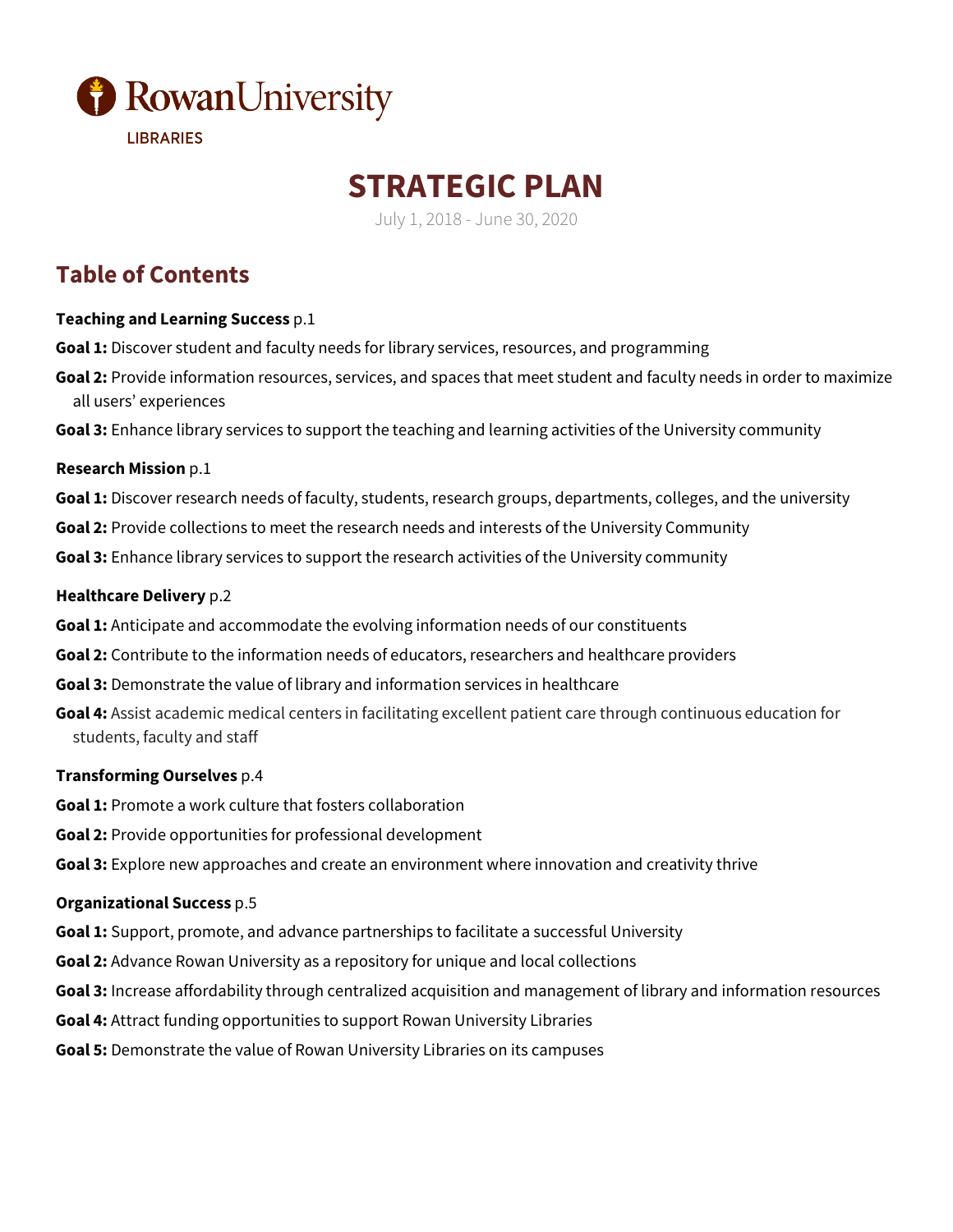## **Teaching and Learning Success**

Inspire a culture of student and faculty success by being present, active, and collaborative.

**Goal 1:** Discover student and faculty needs for library services, resources, and programming.

**Objective 1a**: Identify the information-related challenges students and faculty experience. **Tactic**: Track curriculum trends, changes and initiatives.

- **Objective 1b:** Foster successful collaboration.
	- **Tactic:** Improve communication with academic departments and faculty.
	- **Tactic:** Improve communication channels with students.

**Goal 2:** Provide information resources, services, and spaces that meet student and faculty needs in order to maximize all users' experiences.

**Objective 2a**: Commit to offering superior service to all users.

**Tactic**: Provide a variety of spaces to accommodate different modes of learning.

**Tactic:** Offer unique opportunities for practical learning.

**Tactic:** Ensure that all information resources, services, and spaces are accessible to users of all ability levels. **Tactic:** Maximize the number of information resources accessible to distance and online learners.

**Objective 2b:** Offer solutions to the information-related challenges students and faculty experience **Tactic:** Expand library instruction

**Objective 2c:** Partner with faculty to teach the scholarly communications process **Tactic**: Support and advance digital scholarship and Digital Humanities initiatives **Tactic:** Develop programming that informs, and includes campus-wide shared interests in digital scholarship

**Goal 3:** Enhance library services to support the teaching and learning activities of the University community

**Objective 3a**: Ensure students and faculty have a continuous voice in library services **Tactic:** Effectively disseminate information to users in the formats they use most **Tactic**: Offer students a voice in library policies via library advisory committees

**Objective 3b**: Assure that library purchases reflect evidence-based needs **Tactic**: Make evidence-based decisions on programs and resources **Tactic:** Regularly communicate with faculty about curriculum-related services

### **Research Mission**

Create a resource-rich environment in support of the expanding research orientation of the University<sup>1</sup>.

**Goal 1:** Discover research needs of faculty, students, research groups, departments, colleges, and the university.

**Objective 1a**: Identify research interests **Tactic:** Conduct surveys and interviews; engage in conversations **Tactic:** Monitor university announcements and media reports **Tactic:** Monitor publication output **Tactic:** Review library data points

**Objective 1b:** Identify researchers' information-related challenges

 $\overline{1}$  $^{\text{1}}$ Definition/Scope of Research -- for the purposes of this document research is defined as "the creation of new knowledge and/or the use of existing knowledge in a new and creative way so as to generate new concepts, methodologies and understandings….[and includes] pure and strategic basic research, applied research and experimental development…" HERDC. Research is not library research in support of homework or curriculum related activities, but rather empirical research intended for eventual publication.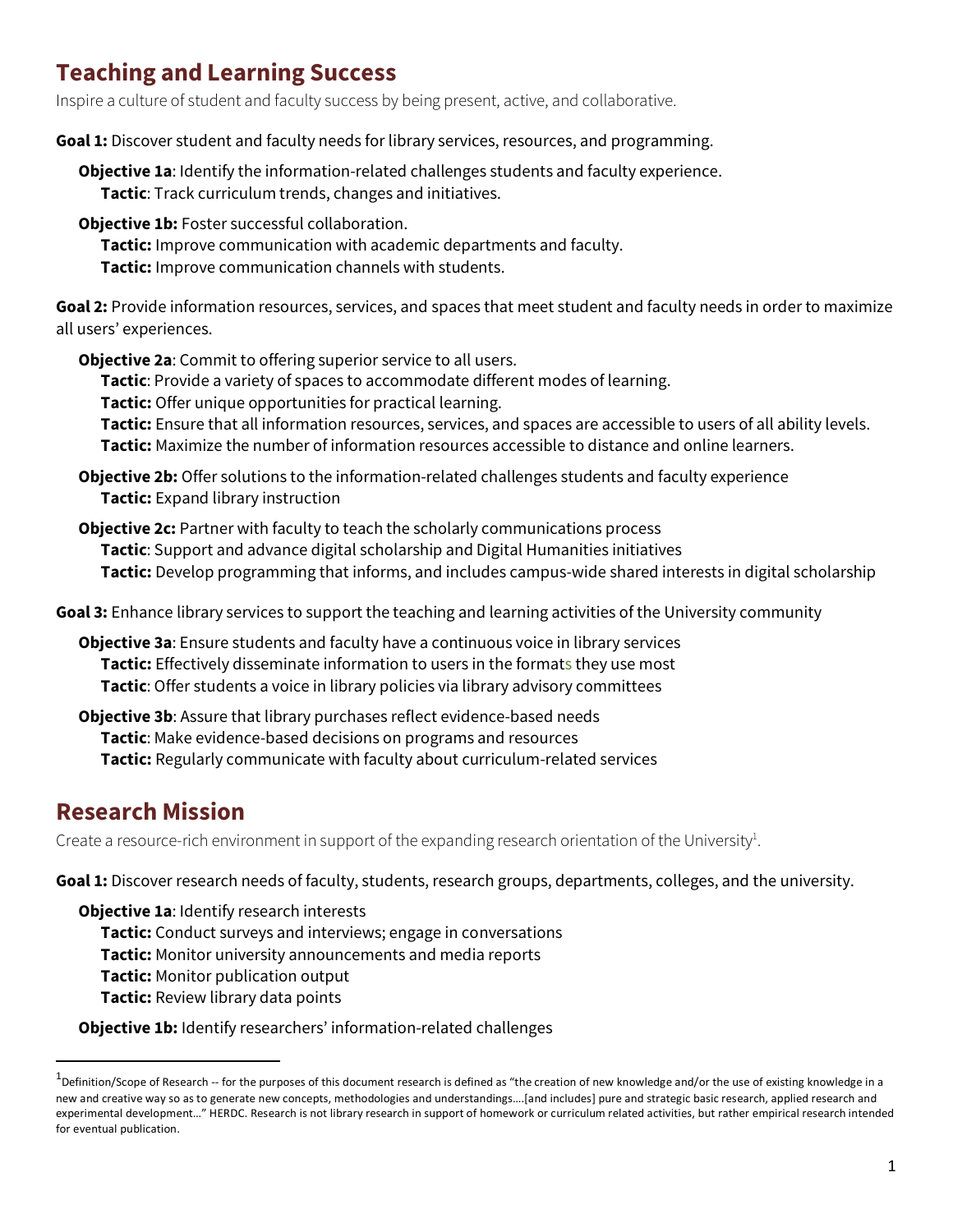**Tactic:** Conduct surveys and interviews; engage in conversations **Tactic:** Review library data points **Tactic:** Consult with other departments to discover challenges not reported to the library

**Goal 2:** Provide collections to meet the research needs and interests of the University Community

#### **Objective 2a: Analyze collections**

**Tactic:** Determine depth and breadth of existing collections by subject **Tactic:** Determine target collecting level for each discipline **Tactic:** Compare our collections to those of peer institutions by discipline **Tactic:** Review library data points

#### **Objective 2b:** Address collection needs.

**Tactic**: Collaborate with departments to set realistic goals, priorities, and timelines.

**Tactic**: Review budget allocations to align with collection needs.

**Tactic**: Obtain materials based on the analysis and in accordance with Collection Development and related policies.

**Tactic**: Enhance access by developing consortial relationships and pursuing alternative acquisitions models

#### **Objective 2c**: Maintain collections

**Tactic:** Conduct periodic inventories and reviews **Tactic**: Maintain accurate holdings in library systems **Tactic**: Describe library collections with appropriate metadata **Tactic:** Regularly review Collection Development and related policies to ensure that they continue to meet the research needs of the University community

**Goal 3:** Enhance library services to support the research activities of the University community.

**Objective 3a**: Enhance research services

**Tactic**: Partner with the Division of Research to support research services **Tactic**: Identify, evaluate, support research tools **Tactic**: Investigate the libraries' role in interdisciplinary research

#### **Objective 3b**: Address researchers' information-related challenges

**Tactic**: Enhance discovery of resources and services by improving website and better integrating resources **Tactic:** Continually examine, document, and improve Library processes, workflows, and services **Tactic:** Educate library staff about challenges faced by researchers **Tactic:** Educate researchers about existing tools and services

**Objective 3c:** Expand Scholarly communication services

**Tactic**: Provide publishing support services

**Tactic**: Educate the campus community about the purpose of the institutional repository and provide training in its use

**Tactic**: Solicit submissions for the Institutional Repository in accordance with established guidelines **Tactic**: Provide infrastructure for emerging publishing models

### **Healthcare Delivery**

Partner in mission level goals of clinical care, education, innovation and customer service.

**Goal 1:** Anticipate and accommodate the evolving information needs of our constituents.

**Objective 1a:** Leverage opportunities through the changing healthcare environment **Tactic:** Become more fully integrated in departmental projects

**Objective 1b:** Partner within the university's community outreach projects to provide quality, vetted information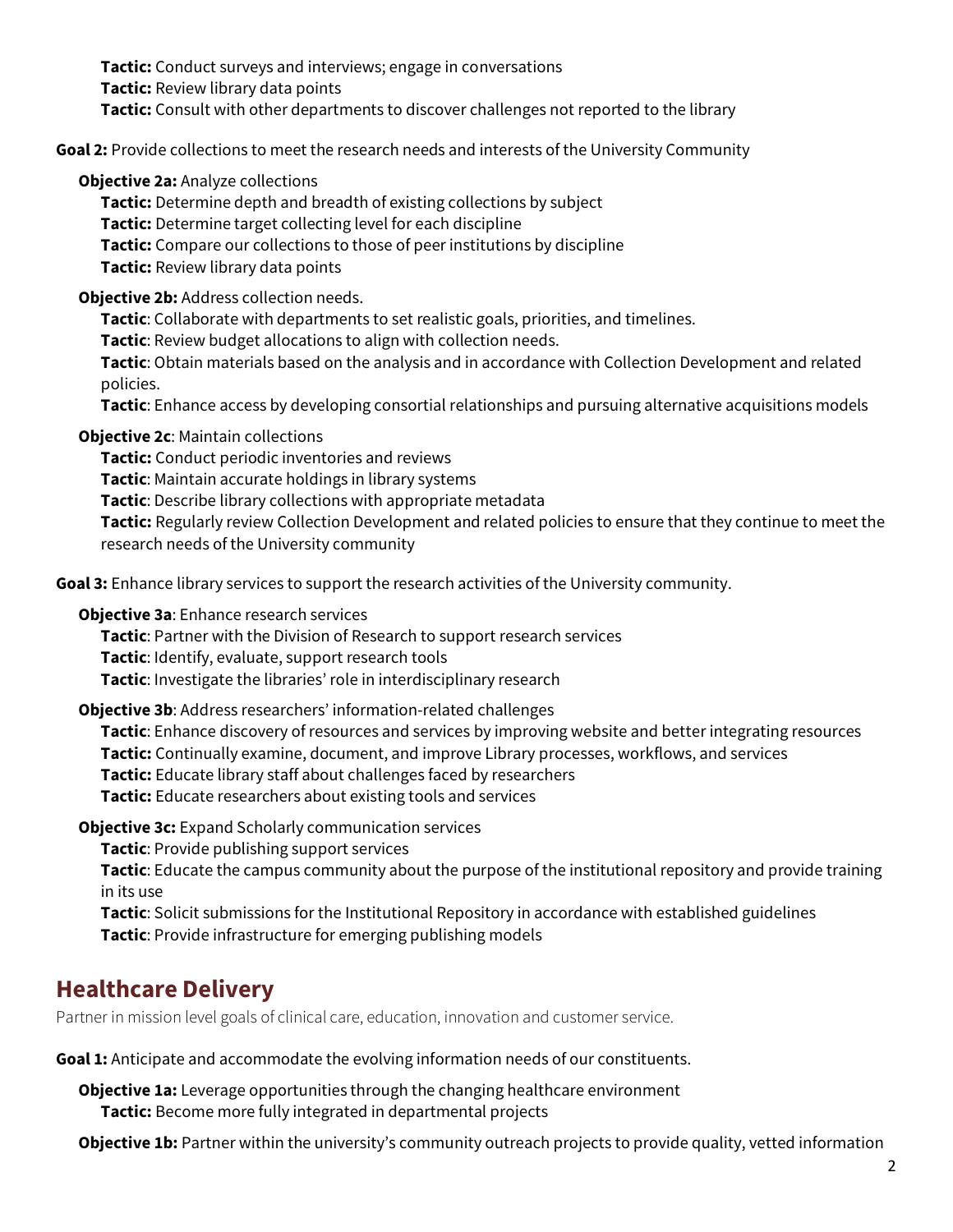**Tactic:** Identify key stakeholders to advise of community opportunities

**Objective 1c:** Maintain current knowledge of information technology and advances in health sciences education informatics in order to improve the distribution of information

**Tactic:** Maintain relationships with vendors to capitalize on training opportunities

**Tactic:** Develop a strategy to scan trends within the health information science industry

**Goal 2**: Contribute to the information needs of educators, researchers and healthcare providers

**Objective 2a:** Develop and execute a communication strategy of all educators involved in undergraduate medical education to maintain awareness of changing information needs

**Tactic:** Identify and work with key faculty to create and maintain libguides

**Tactic:** Identify the information needs of all healthcare providers serving as preceptors or clerkship directors **Tactic:** Collaborate with researchers to address their subject specific information needs

**Objective 2b:** Collaborate with Graduate Medical Education to integrate library resources into resident training and clinical responsibilities

**Tactic:** Partner with faculty to support trainees' development of lifelong information literacy skills

**Goal 3**: Demonstrate the value of library and information services in healthcare

**Objective 3a:** Contribute to evidence based practice in support of high quality patient care **Tactic:** Seek active roles within our network of healthcare affiliates, both in patient/out patient **Tactic:** Embed resources where clinicians are so they are available 24/7

**Objective 3b:** Support continual quality assurance **Tactic:** Seek feedback at point of delivery/service **Tactic:** Develop a variety of needs assessment tools **Tactic:** Educate users about the costs and benefits of acquiring the needed information **Tactic:** Deliver statistics in a dynamic and transparent method

**Objective 3c:** Embed marketing throughout services **Tactic:** Develop a Rowan University Libraries branding plan

**Goal 4:** Assist academic medical centers in facilitating excellent patient care through continuous education for students, faculty and staff

**Objective 4a:** Contribute to performance improvement and patient safety **Tactic:** Identify all performance improvement initiatives throughout the institution **Tactic:** Support a culture of patient safety

**Objective 4b:** Educate healthcare staff and students in the use of information resources **Tactic:** Confer with faculty and program directors about their needs **Tactic:** Develop strategies to assist faculty and students to mitigate information overload **Tactic:** Promote the research process to facilitate critical thinking skills

**Objective 4c:** Educate and assist users in selecting and implementing information delivery options **Tactic:** Share working knowledge of new information alerting tools

**Objective 4d:** Provide twenty-four hour access to information resources for patient care **Tactic:** Collaborate with Information Resources & Technology regarding access technology models **Tactic:** Embed resources at the point of need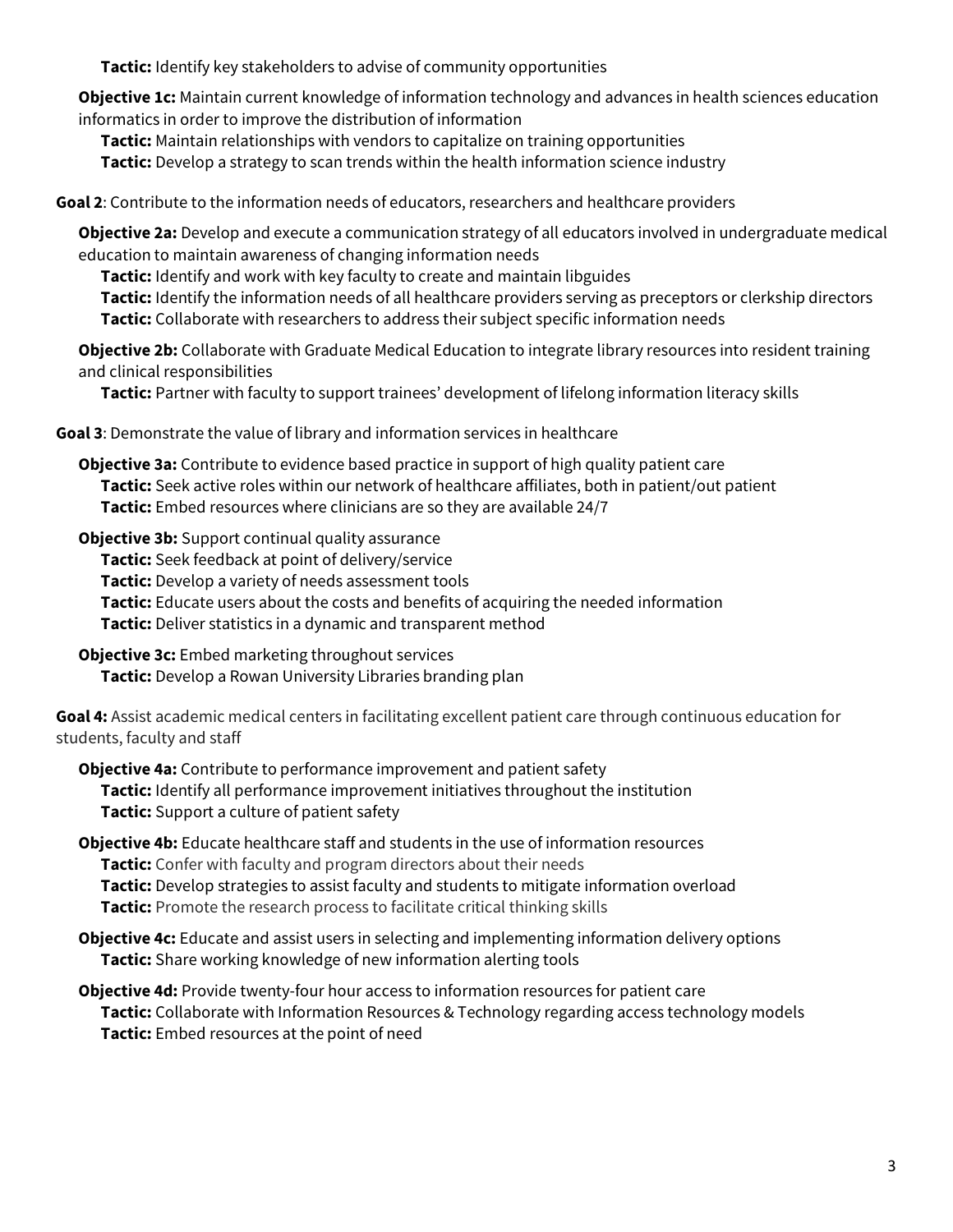### **Transforming Ourselves**

Encourage a work culture that values collaboration, while at the same time providing professional development opportunities and an environment that fosters creativity, innovation, and unique approaches to processes.

**Goal 1:** Promote a work culture that fosters collaboration.

**Objective 1a:** Develop a set of standards for effective interpersonal interaction **Tactic:** Regularly assess issues related to performance, collegiality and communication **Tactic:** Provide training in interpersonal communication/team building annually **Tactic:** Improve reporting mechanism whereby staff can communicate concerns, issues, and ideas

**Objective 1b:** Clearly define shared governance and the role of committees

**Tactic:** Provide a revised statement/policy on shared governance which clarifies who makes decisions in the organization

**Tactic:** Work toward ending the practice of ex officio members having no voting rights **Tactic:** Committees regularly communicate meeting minutes and allow for feedback and recommendations from all library staff

**Objective 1c:** Engage all staff in discussions and planning decisions

**Tactic:** Hold regular all staff meetings and send notifications regarding any updates/changes that may occur between meetings

**Tactic:** Make staff meetings more meaningful by encouraging staff participation by sharing accomplishments or concerns as well as adding "team building exercises"

**Tactic:** Increase staff participation in library committees across all campuses

**Goal 2:** Provide opportunities for professional development

**Objective 2a:** Create a cross-training program

**Tactic:** Hold in-house training sessions presented by staff

**Tactic:** Create an open forum that describes procedures for projects and workflows

**Tactic:** Departments create a flowchart/outline of responsibilities and duties

**Objective 2b:** Share knowledge gained from professional development

**Tactic:** Hold knowledge-transfer sessions for staff

**Tactic:** Encourage and support staff publications and presentations

**Tactic:** Leverage consortia memberships to make best use of shared services and collaborations

**Objective 2c:** Encourage and invest in staff development

**Tactic:** Create a budget for staff development

**Tactic:** Disseminate information regarding professional development opportunities

**Tactic:** Increase participation among all staff in statewide, regional, and national professional organizations

**Goal 3:** Explore new approaches and create an environment where innovation and creativity thrive

**Objective 3a:** Ensure all patrons experience continually improved service **Tactic:** Make decisions based on data, evidence and evolving technology **Tactic:** Leverage data from regular assessments **Tactic:** Develop a training plan for staff that focuses on designing best experience for students and faculty

**Objective 3b:** Proactively promote library resources available to students and faculty **Tactic:** Utilize social media to increase awareness of library services **Tactic:** Schedule live events and hands-on workshops to students and faculty **Tactic:** Increase outreach and branding to engage users

**Objective 3c:** Cultivate a welcoming and respectful workplace that is inclusive **Tactic:** Explore diverse pools for all open positions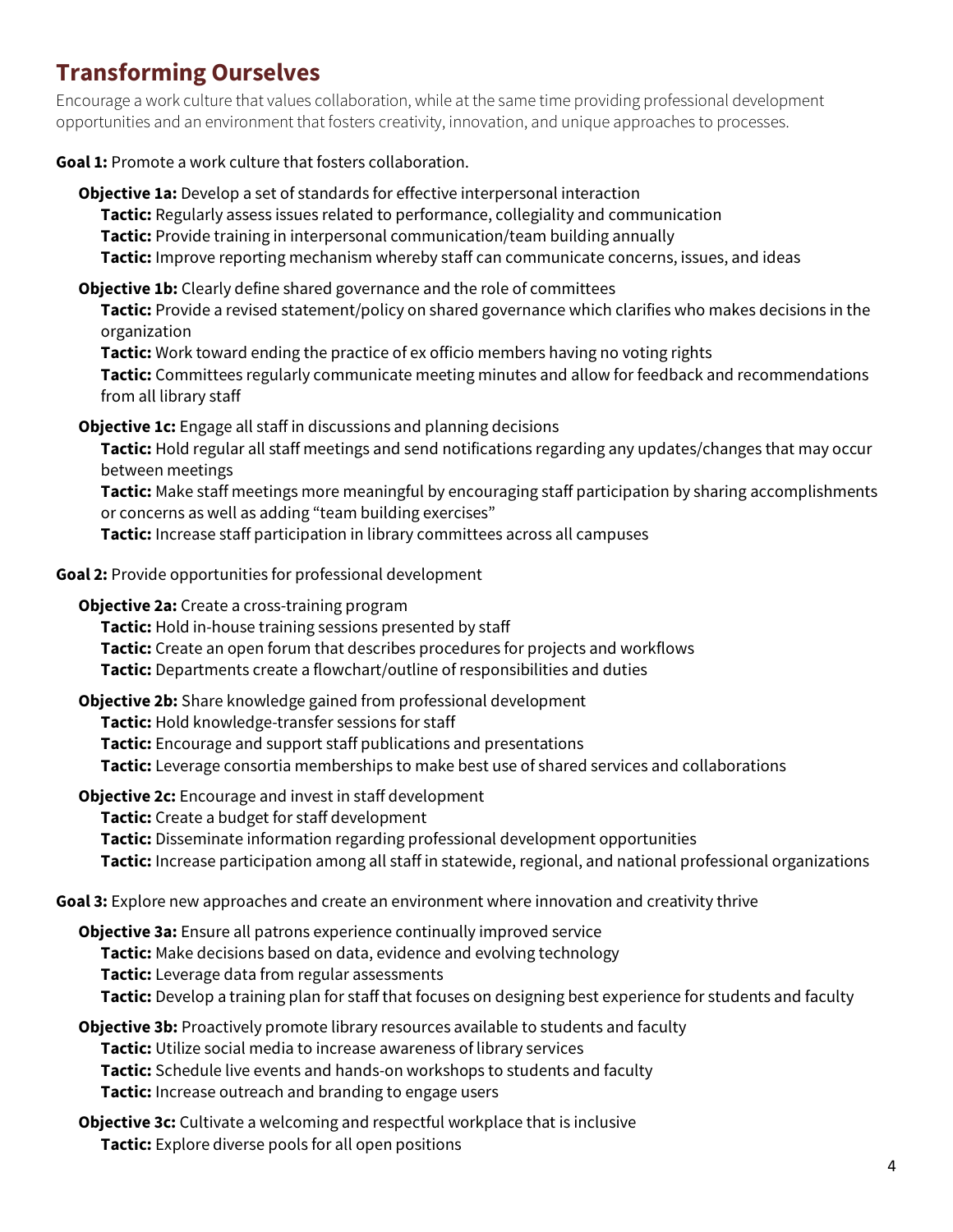**Tactic:** Implement a staff orientation program

**Tactic:** Committee and decision-making group members are selected in a way that accurately reflects the diversity of library staff

### **Organizational Success**

The libraries participate in the success of Rowan University Objectives by modeling best practices in exploring partnerships, fostering connections and aligning goals.

**Goal 1**: Support, promote, and advance partnerships to facilitate a successful University

**Objective 1a**: Strengthen Rowan University's ties with area feeder schools **Tactic**: Provide database access and streamline reciprocal borrowing for Rowan Colleges **Tactic:** Invite librarians from feeder schools for regularly scheduled programming and events **Tactic:** Offer orientation sessions for the various feeder programs.

**Objective 1b**: Explore partnerships with local libraries, museums, and historical societies and other holders of historical collections.

**Tactic**: Generate innovative ideas, drive grant funding, and lower costs **Tactic**: Expand, consolidate, and/or centralize collections of regional history and artifacts

**Goal 2**: Advance Rowan University as a repository for unique and local collections

**Objective 2a**: Improve the understanding and appreciation of scholarly and digital communications **Tactic**: Develop programming and resources to communicate best practices for scholarly work **Tactic**: Seek opportunities to promote Rowan scholarship and creative activities **Tactic**: Implement plans to create digital collections and increase their use **Tactic**: Implement an online digital archive system with the capability to create online exhibits

**Objective 2b**: Enhance services and accessibility of special collections **Tactic**: Evaluate current collection and determine level of priority and importance **Tactic**: Determine gaps, needs, opportunities in relation to local community and campus academics **Tactic**: Determine costs for increased services and sustainability of services **Tactic**: Implement strategies for wider use of special collections resources

**Objective 2c**: Create on-campus and off-campus outreach programs and marketing plans **Tactic**: Identify and determine how to best reach target audiences **Tactic**: Develop methods and media to promote Rowan University Library collections

**Goal 3**: Increase affordability through centralized acquisition and management of library and information resources

**Objective 3a**: Maximize cost savings for library resources/services **Tactic**: Identify and purchase discounted resources/services through consortial agreements and special offers with publishers

**Objective 3b**: Provide affordable alternatives for students and faculty related to information resources, technology and professional assistance

**Tactic**: Implement Open Education Resources initiatives

**Tactic**: Promote the use of print course reserve materials

**Tactic**: Continue to purchase and circulate equipment to faculty, staff and students

**Tactic**: Continue to purchase and provide access to assistive technologies

**Goal 4:** Attract funding opportunities to support Rowan University Libraries

**Objective 4a**: Identify and pursue grant opportunities.